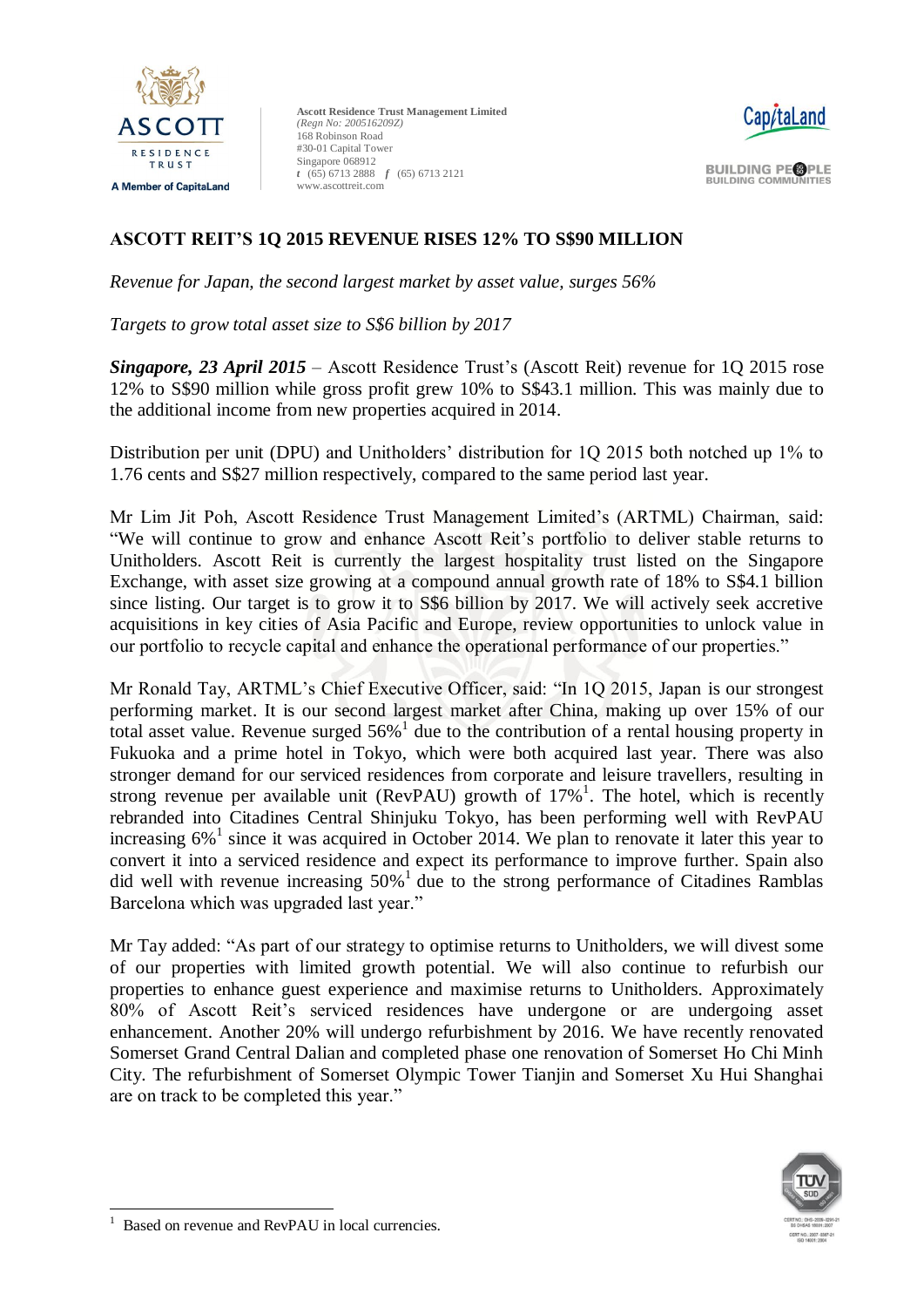



**BUILDING PEOPLE BUILDING COMMUNITIES** 

Moody's Investors Service recently improved Ascott Reit's rating from Baa3 corporate family rating to Baa3 issuer rating, recognising the trust's stable and healthy financial profile, supported by a track record of prudent financial management. As at 31 March 2015, 80% of Ascott Reit's total borrowings are on fixed interest rates and its effective borrowing rate for 1Q 2015 was also stable at 2.9%.

## **Summary of Results**

## **1Q 2015 vs 1Q 2014**

|                                                | 1Q 2015 | 1Q 2014 | Change $(\% )$ |
|------------------------------------------------|---------|---------|----------------|
| <b>Revenue (S\$ million)</b>                   | 90.0    | 80.4    | $+12%$         |
| <b>Gross Profit (S\$ million)</b>              | 43.1    | 39.2    | $+10%$         |
| <b>Unitholders' Distribution (S\$ million)</b> | 27.0    | 26.7    | $+1\%$         |
| <b>DPU</b> (S cents)                           | 1.76    | 1.75    | $+1\%$         |
| <b>Revenue Per Available Unit</b>              | 114     | 124     | $-8%$          |
| (RevPAU) S\$/day                               |         |         |                |

- Revenue for 1Q 2015 increased mainly due to the additional revenue of S\$12.5 million from Ascott Reit's acquisitions in 2014. The increase was partially offset by the decrease in revenue of S\$2.5 million from its existing properties, and a decrease in revenue of S\$0.4 million due to the expiry of the deed of yield protection for Somerset West Lake Hanoi on 31 March 2014.
- RevPAU was lower by 8% mainly due to weaker performance from Singapore and Vietnam properties and lower average daily rate from the China properties acquired in 2014. On a same store basis, excluding the acquisitions, RevPAU dipped by 2%.

For Ascott Reit's 1Q 2015 financial statement and presentation slides, please visit [www.ascottreit.com.](http://www.ascottreit.com/)

#### **About Ascott Residence Trust**

Ascott Reit was established with the objective of investing primarily in real estate and real estate-related assets which are income-producing and which are used or predominantly used, as serviced residences, rental housing properties and other hospitality assets.

Ascott Reit's asset size has quadrupled to S\$4.1 billion since it was listed on the Singapore Exchange Securities Trading Limited (SGX-ST) in March 2006. Ascott Reit's international portfolio comprises 90 properties with 10,500 units in 37 cities across 13 countries in Asia Pacific and Europe.

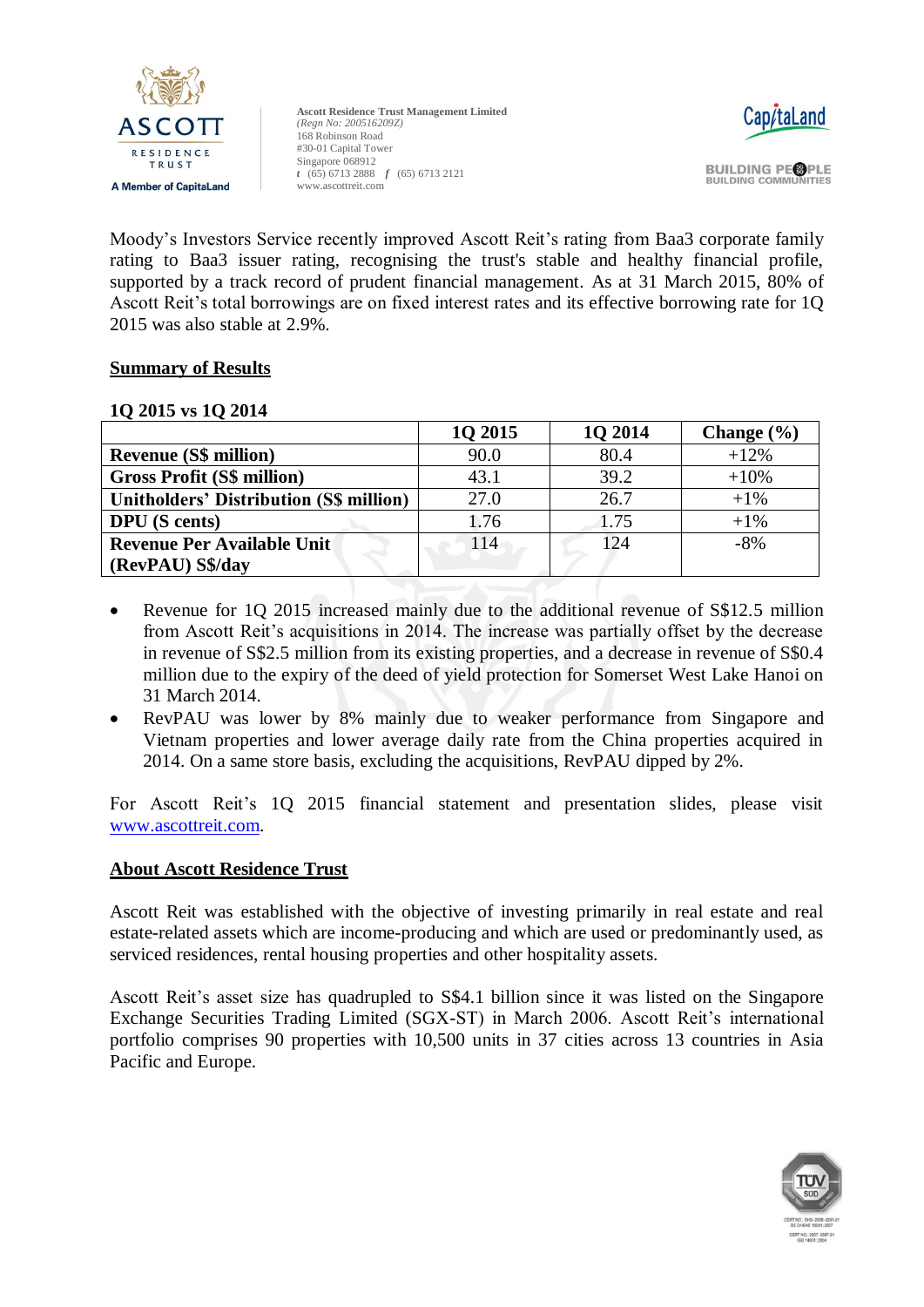



**BUILDING PEOPLE BUILDING COMMUNITIES** 

Ascott Reit's serviced residences are operated under the Ascott, Citadines and Somerset brands, and are mainly located in key gateway cities such as Barcelona, Berlin, Brussels, Guangzhou, Hanoi, Ho Chi Minh City, Jakarta, Kuala Lumpur, London, Manila, Munich, Paris, Perth, Shanghai, Singapore and Tokyo.

Ascott Reit is managed by Ascott Residence Trust Management Limited, a wholly-owned subsidiary of The Ascott Limited and an indirect wholly-owned subsidiary of CapitaLand Limited, one of Asia's largest real estate companies. ARTML is the winner of World Finance Magazine's "Best Real Estate Investment Fund Manager 2011" in South Eastern Asia in their inaugural Real Estate Awards.

## **Important Notice**

The value of units in Ascott Reit and the income derived from them may fall as well as rise. Units in Ascott Reit are not obligations of, deposits in, or guaranteed by Ascott Residence Trust Management Limited, the Manager of Ascott Reit (the "Manager") or any of its affiliates. An investment in the units in Ascott Reit is subject to investment risks, including the possible loss of the principal amount invested. The past performance of Ascott Reit is not necessarily indicative of its future performance.

This announcement may contain forward-looking statements that involve risks and uncertainties. Actual future performance, outcomes and results may differ materially from those expressed in forward-looking statements as a result of a number of risks, uncertainties and assumptions. Representative examples of these factors include (without limitation) general industry and economic conditions, interest rate trends, cost of capital and capital availability, competition from similar developments, shifts in expected levels of property rental income, changes in operating expenses, including employee wages, benefits and training, property expenses and governmental and public policy changes and the continued availability of financing in the amounts and the terms necessary to support future business. Investors are cautioned not to place undue reliance on these forward-looking statements, which are based on the current view of the Manager on future events.

## **Issued by:**

**Ascott Residence Trust Management Limited**  168 Robinson Road, #30-01 Capital Tower, Singapore 068912 Tel: (65) 6713 2888 Fax: (65) 6713 2121 Website: [http://www.ascottreit.com](http://www.ascottreit.com/)